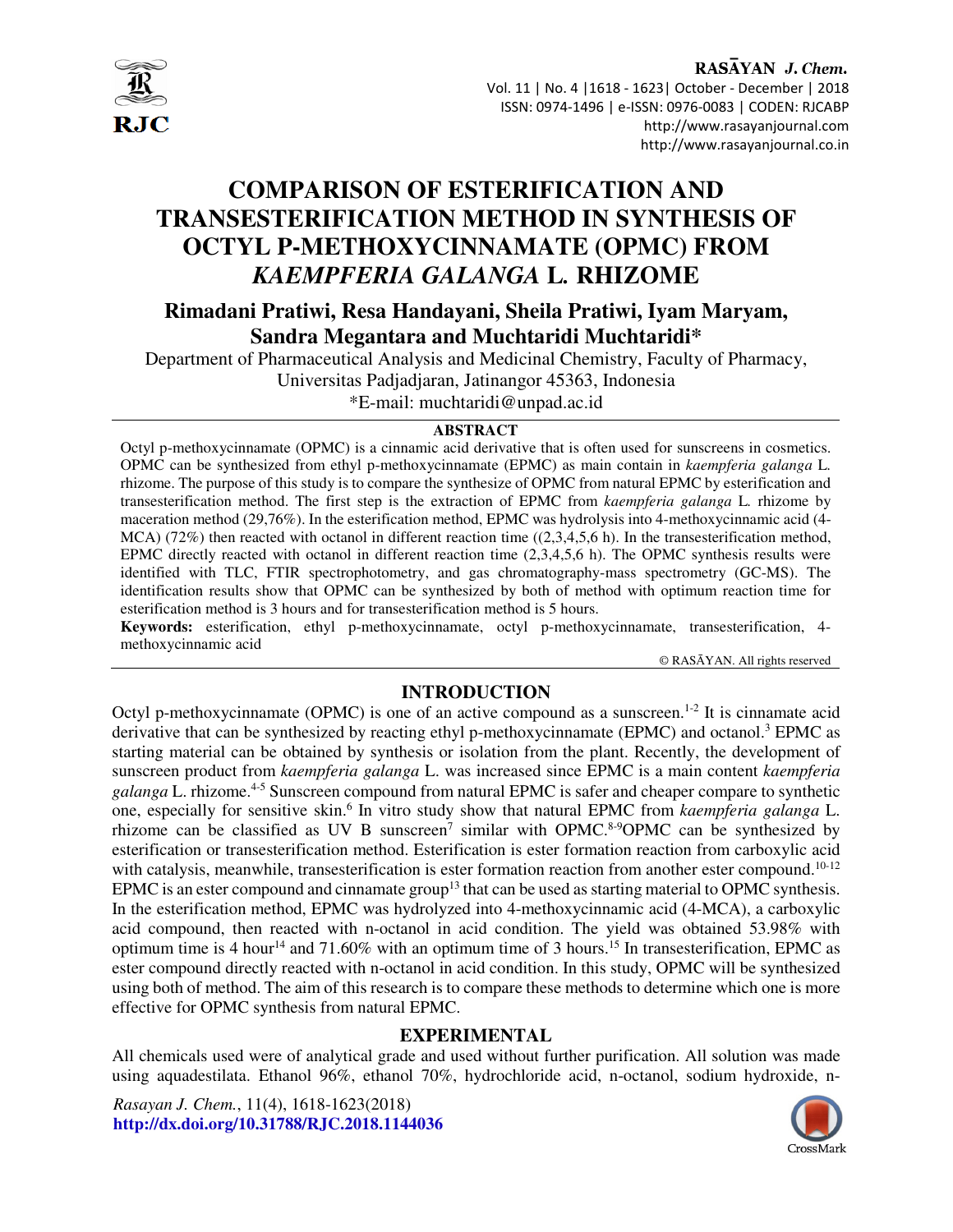#### Vol. 11 | No. 4 |1618 - 1623| October - December | 2018

hexane, ethyl acetate were purchased from Merck. *Kaempferia galangal* L. rhizome was collected from a locally grown garden in Sumedang, West Java, Indonesia. Its plants were authenticated in the Herbarium, Biological Department, Faculty of Mathematical and Science (No. 336/HB/0/2016). Octyl pmethoxycinnamate (OPMC) standard was obtained from PT. Tissan Pandica.

#### **Extraction EPMC from Kaempferia galangal L. rhizome**

The *Kaempferia galangal* L. rhizome was collected, washed, and rinsed with tap water. The rhizomes were chopped into 2-3 mm and dried at room temperature for 7 days until the light brown color was obtained. The rhizomes are made into powder then approximately 2 kg of powder was extracted with 70% ethanol for 72 hours. The extract was concentrated under reduced pressure in a rotary vacuum evaporator. The concentrated extract was cooled in the refrigerator until the crystal of ethyl p-methoxycinnamate (EPMC) was formed. The crystal of EPMC was filtered and purified by recrystallization method using ethanol (yield 29.76%). The EPMC was characterized by organoleptic, melting point apparatus, thin layer chromatography (TLC), and Fourier Transform Infrared (FTIR).

#### **Synthesis of OPMC by Esterification Method**

In the esterification method, EPMC was hydrolyzed into 4-methoxycinnamic acid (4-MCA) then reacted with n-octanol to get OPMC. Hydrolysis was done by reacting 0.0374 mol of NaOH in ethanol then 0.024 mol of EPMC was added. The temperature of the reaction was kept at 60-70°C for 3 hours. The white colloids were dissolved with 200 ml of aquadest and acidified by HCl 15% until pH 4. The white precipitate was filtered and rinsed with water. The crystal of 4-methoxycinnamic acid was purified by recrystallization using ethanol (yield 72%). The 4-methoxycinnamic acid was characterized by organoleptic, thin layer chromatography (TLC), and Fourier Transform Infra Red (FTIR). Then, 1 mmol of 4-methoxycinnamic acid, n-octanol (10 ml) and HCl (0.5 ml) was mixed and refluxed on the temperature 110-140°C for the variation of reflux time on 2, 3, 4, 5, and 6 hours. The OPMC was characterized by thin layer chromatography (TLC), Fourier Transform Infra Red (FTIR), and Gas Chromatography-Mass Spectrometry (GC-MS).

#### **Synthesis of OPMC by Transesterification Method**

In transesterification method, EPMC (1 mmol), n-octanol (7 ml), and HCl (0.5 ml) were mixed and refluxed on the temperature 150-160°C for the variation of time 3, 4, 5, and 6 hours. The OPMC was characterized by thin layer chromatography (TLC), Fourier Transform Infra Red (FTIR), and Gas Chromatography-Mass Spectrometry (GC-MS).

#### **RESULTS AND DISCUSSION**

#### **Extraction EPMC from** *Kaempferia galanga L. rhizome*

Identification and characterization of EPMC are shown in Fig.-1. Visually, the crystal of EPMC (Fig.-1a) is white color, long crystalline form, and smells typical of *Kaempferia galanga* L. The melting point of EPMC is  $47.7 - 48^{\circ}$ C.<sup>3</sup> The yield of EPMC was obtained at 29.76 %. Figure-1b shows that only one spot was observed in TLC using n-hexane: ethyl acetate (7.5:2.5) with Rf value is 0.71.<sup>3</sup> It indicates that only one compound in the result of extraction. The EPMC compound was confirmed by data on IR spectral transmission bands of that presented in Fig.-1c. The IR spectra are interpreted by observing the following banding patterns: stretching bands at 3007-3045 cm<sup>-1</sup> indicate the presence of aromatic C-H groups. The peak between 2979-2842 cm<sup>-1</sup> and 1629-1573 cm<sup>-1</sup> also show the aromatic C-H aliphatic and C=C groups, respectively. A peak of the para-substituted aromatic is observed around 829 cm<sup>-1</sup>. A peak on the 1704 cm<sup>-</sup> <sup>1</sup> is specific for carbonyl group and between  $1367$ -1321 cm<sup>-1</sup> showed C-O groups.

#### **Synthesis of OPMC by Esterification Method**

In this method, EPMC was hydrolyzed into 4-methoxycinnamic acid (4-MCA) using NaOH as a base catalysis and ethanol as a solvent. Hydrolysis reaction was initiated by protonation on carbonyl group. This protonation causes polarization on carbonyl group and makes this group more electrophilic and nucleophilic group will attach to the group.<sup>16</sup> The hydrolysis schematic of EPMC is shown in Fig.-2. The white crystal of 4-MCA was obtained after recrystallization with yield 72% (Fig.-3a). The 4-MCA compound was confirmed by TLC and IR spectra (Fig.-3b and 3c). The TLC analysis indicates that the hydrolysis process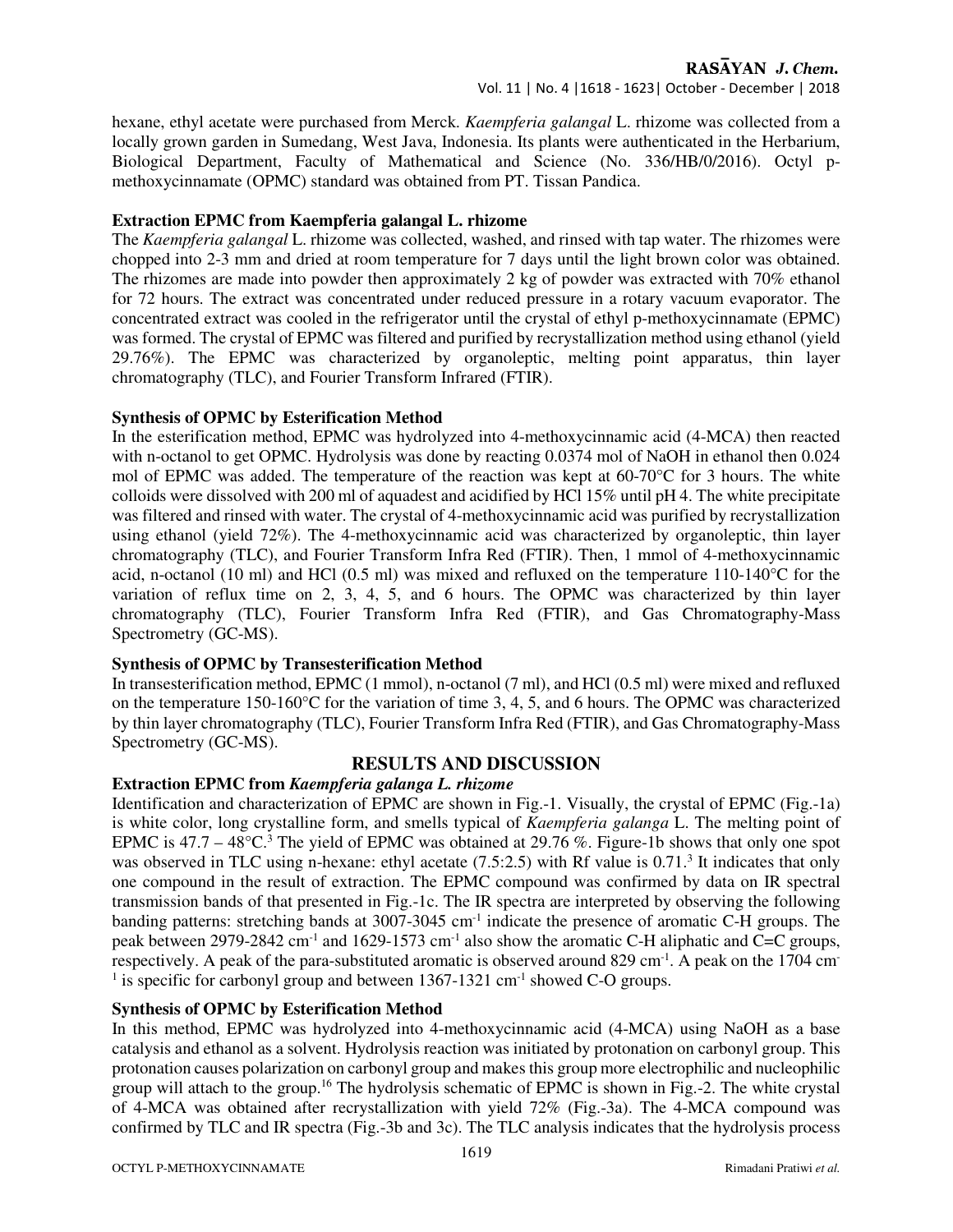#### RASAYAN J. Chem.

Vol. 11 | No. 4 |1618 - 1623| October - December | 2018

of EPMC is done and 4-MCA was formed. It is marked by that only one spot in TLC. The characterization of IR spectra is observed the following banding patterns, stretching bands at 3100-3200 cm-1 specific for O-H bond in the carboxylic group. The peak between 2979-2842 cm<sup>-1</sup> and 1590 cm<sup>-1</sup> also show the aromatic C-H aliphatic and C=C groups, respectively. A peak of the para-substituted aromatic is observed around  $840 \text{ cm}^{-1}$ . A peak on the 1680 cm<sup>-1</sup> is specific for carbonyl group.



Fig.-3: Identification of 4-methoxycinnamic acid (4-MCA). (a) The crystal of 4-MCA. (b) Chromatogram of crystal of 4-MCA [2] and EPMC [1] using n-hexane:ethyl acetate (7.5:2.5) as eluent under UV 254 nm. (c) Infrared spectra of the 4-MCA.

Synthesis of OPMC by esterification method is reacting 4-MCA as a carboxylic acid compound with octanol in acid catalysis (Fig.-4). The mixture of the compound was refluxed in different reaction time. Heating is an important process in an esterification reaction to increase the reaction rate and improve the yield. The each of OPMC in different reaction time (2, 3, 4, 5, and 6 hours) was identification and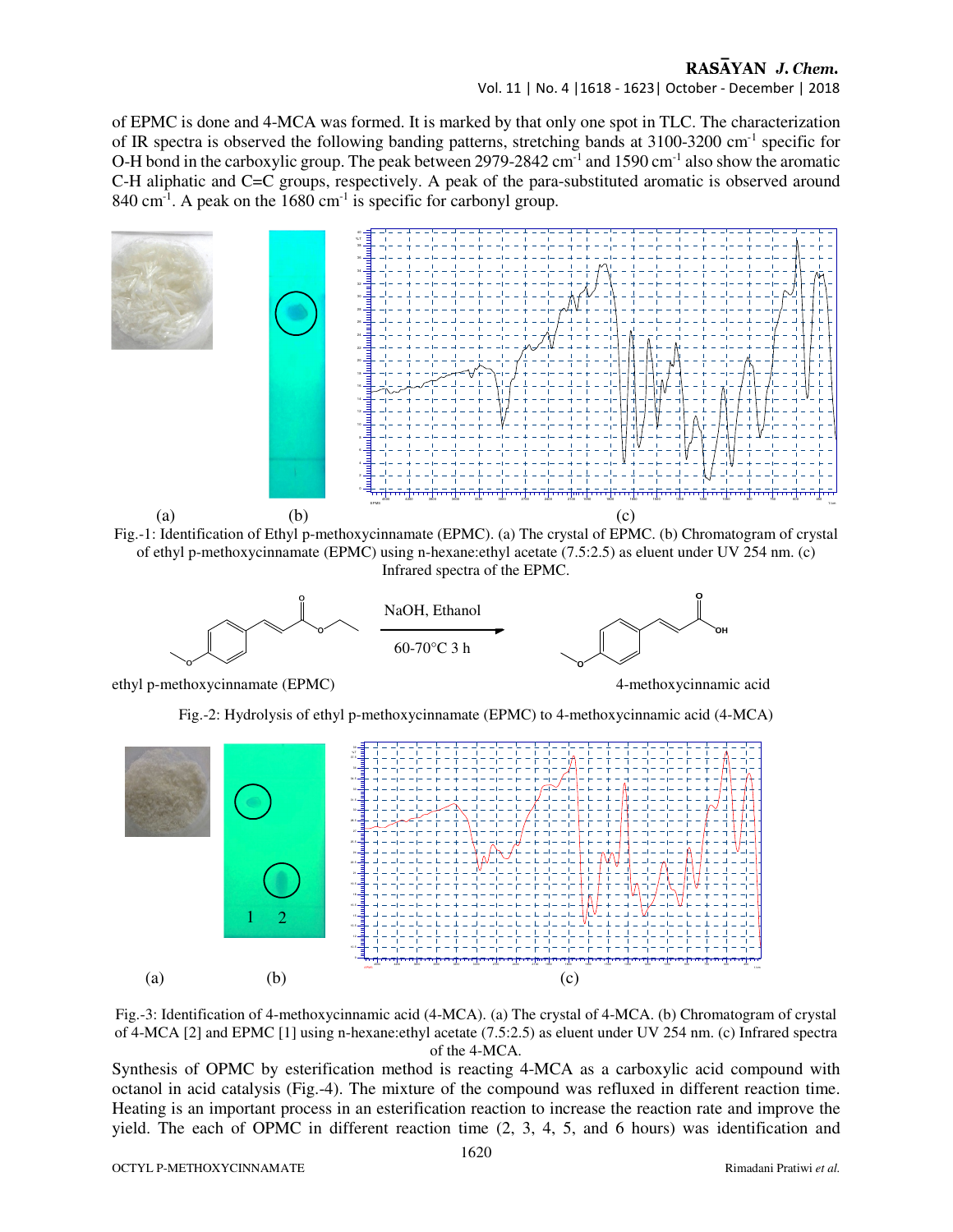### RASAYAN J. Chem.

Vol. 11 | No. 4 |1618 - 1623| October - December | 2018

characterization. Visually, the OPMC is a yellow viscous liquid (Fig.-5a). To ensure the OPMC was formed, TLC analysis was observed compared to the OPMC standard. As shown in Fig.-5b, the spot of OPMC synthesis in 3 hours give the similar Rf value with the OPMC standard. This is also confirmed by similar IR spectra as shown in Table-1. Identification by Mass spectrometry show that OPMS has a fragmentation in 290 (M)<sup>+</sup>; 178 (M – CH2=C<sub>6</sub>H<sub>13</sub>)<sup>+</sup>; 161 (M - O-Octyl)<sup>+</sup>; 133 (M – COO-Octyl)<sup>+</sup>; 77 (C<sub>6</sub>H<sub>5</sub><sup>+</sup>) + H<sup>+</sup> ). This indicates that OPMC was formed.



4-methoxycinnamic acid (4-MCA) Octyl p-methoxycinnamate (OPMC)

Fig.-4: Synthesis of Octyl p-methoxycinnamate (OPMC)







Fig.-5: Identification of Octyl p-methoxycinnamate (OPMC) by esterification method. (a) The yellow viscous liquid of OPMC. (b) Chromatogram of OPMC standard (0) and OPMC on different time reaction of synthesis using nhexan:ethyl acetate (7.5:2.5) as eluent under UV 254 nm.

[0] OPMC standard, Rf 0.82; [1] 2 h, Rf 0.81; [2] 3 h, Rf 0.82; [3] 4 h, Rf 0.84; [4] 5 h, Rf 0.85; [5] 6 h, Rf 0.86.

|                          | Groups/IR band $(cm^{-1})$ |                    |       |                 |       |          |                                 |  |
|--------------------------|----------------------------|--------------------|-------|-----------------|-------|----------|---------------------------------|--|
| Reaction time<br>(hours) | C-H aryl                   | $C-H$<br>aliphatic | $C=O$ | $C = C$<br>aryl | $C-O$ | C-O aryl | Para<br>position in<br>aromatic |  |
| <b>OPMC</b> Standard     | 3007-3045                  | 2979-2824          | 1710  | 1620            | 1340  | 1290     | 840                             |  |
|                          | 3000-3020                  | 2910-3000          | 1680  | 1560            | 1350  | 1200     | 810                             |  |
|                          | 3000-3020                  | 2900-3000          | 1710  | 1590            | 1380  | 1200     | 800                             |  |
| 4                        | 3000-3030                  | 2980-3000          | 1680  | 1530            | 1330  | 1180     | 790                             |  |
|                          | 3000-3010                  | 2800-3000          | 1650  | 1470            | 1360  | 1170     | 750                             |  |
| 6                        | 3000-3020                  | 2910-3000          | 1650  | 1500            | 1360  | 1050     | 750                             |  |

Table-1: IR Spectra Transmission Bands of OPMC by Esterification Method

# **Synthesis of OPMC by Transesterification Method**

In the transesterification method, EPMC is directly reacting with octanol and HCl in different reaction time. Transesterification reaction is the ester formation reaction from another ester compound by exchange of alkoxy groups. Similar to the esterification method, this method needs catalysis to increase the reaction rate. The EPMC as an ester compound was reacted with octanol in acid catalysis in different reaction time (Fig.-6). The yellow viscous liquid of OPMC was Identification and characterization of OPMC by TLC and IR spectra as shown in Figure 7. TLC analysis in Figure 7(b) show that OPMS in 5 hours reaction has the nearest Rf value with the OPMC standard. The IR spectra also describe that OPMC in 5 hours reaction has the similar spectra with the OPMC standard. As shown in Table 2, the OPMC in 5 hours has the stretching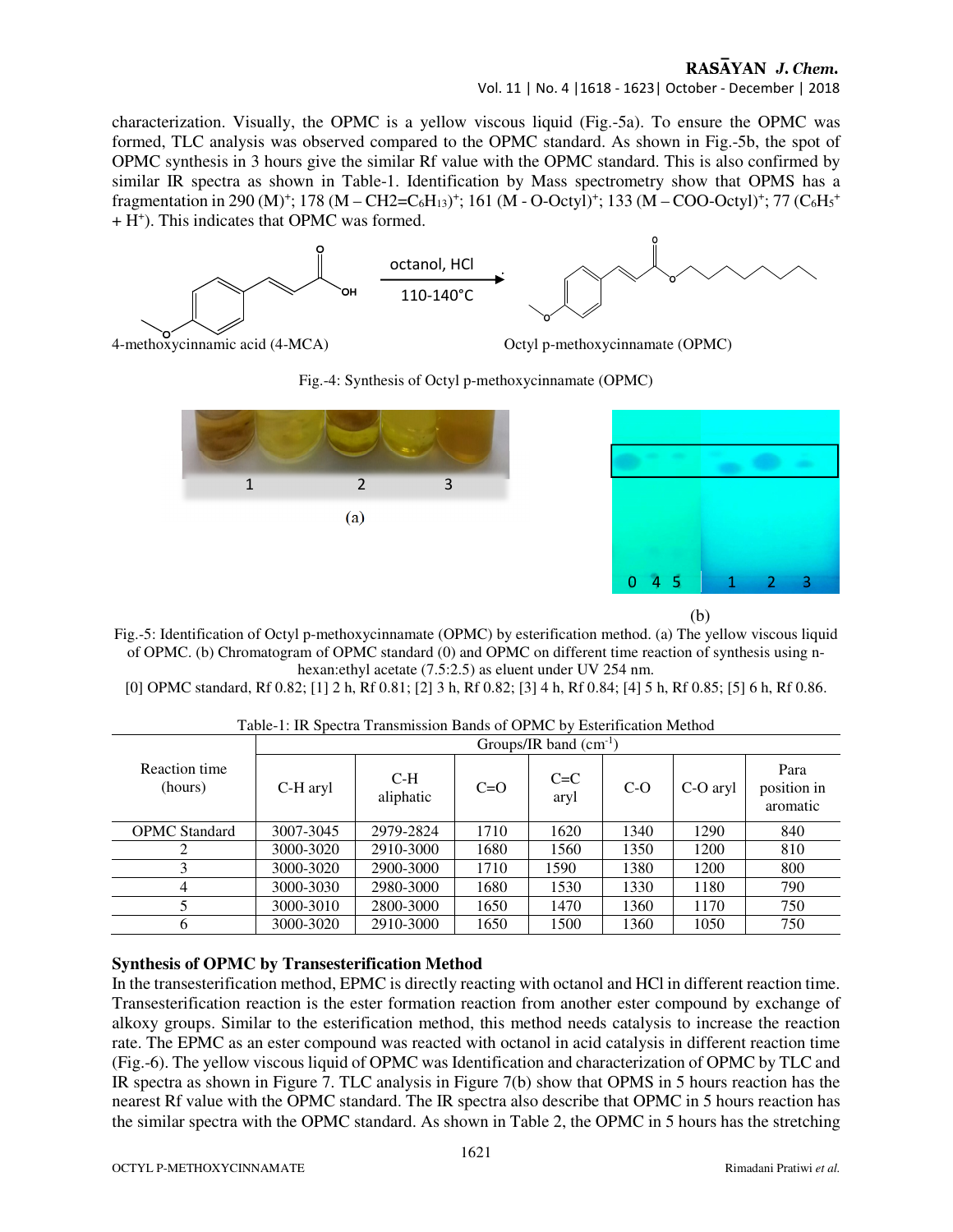#### RASAYAN J. Chem.

Vol. 11 | No. 4 |1618 - 1623| October - December | 2018

bands at 3000-3050 cm<sup>-1</sup> show the C-H aryl. The peak between 2979-3000 cm<sup>-1</sup> and 1610 cm<sup>-1</sup> also show the aromatic C-H aliphatic and C=C aryl, respectively, and peak on 1680 cm<sup>-1</sup> is specific for carbonyl group. Identification also confirmed by Mass spectrometry that shows the OPMC synthesis has a molecular weight of 290.



ethyl p-methoxycinnamate (EPMC) Octyl p-methoxycinnamate (OPMC)

(b)

Fig.-6: Synthesis of Octyl p-methoxycinnamate (OPMC) by a transesterification method



Fig.-7: Identification of Octyl p-methoxycinnamate (OPMC) by transesterification method. (a) The yellow viscous liquid of OPMC. (b) Chromatogram of OPMC standard (0) and OPMC on different time reaction of synthesis using n-hexan:ethyl acetate (7.5:2.5) as eluent under UV 254 nm.

[0] OPMC standard, Rf 0.82; [1] 2 h, Rf 0.84; [2] 3 h, Rf 0.81; [3] 4 h, Rf 0.84; [4] 5 h, Rf 0.83; [5] 6 h, Rf 0.81.

|  |  | Table-2: IR Spectra Transmission Bands of OPMC by a Transesterification Method |  |
|--|--|--------------------------------------------------------------------------------|--|
|  |  |                                                                                |  |

| Reaction time<br>(hours) | Groups/IR band $(cm^{-1})$ |                    |       |                 |       |          |                                 |  |
|--------------------------|----------------------------|--------------------|-------|-----------------|-------|----------|---------------------------------|--|
|                          | C-H aryl                   | $C-H$<br>aliphatic | $C=O$ | $C = C$<br>aryl | $C-O$ | C-O aryl | Para<br>position in<br>aromatic |  |
| <b>OPMC</b> Standard     | 3007-3045                  | 2979-2824          | 1710  | 1620            | 1340  | 1290     | 840                             |  |
|                          | 3000-3020                  | 2910-3000          | 1680  | 1560            | 1350  | 1200     | 810                             |  |
|                          | 3000-3020                  | 2900-3000          | 1650  | 1590            | 1380  | 1200     | 800                             |  |
| 4                        | 3000-3030                  | 2980-3000          | 1680  | 1530            | 1330  | 1180     | 790                             |  |
|                          | 3000-3050                  | 2980-3000          | 1710  | 1610            | 1350  | 1210     | 810                             |  |
| 6                        | 3000-3040                  | 2910-3000          | 1650  | 1500            | 1360  | 1050     | 750                             |  |

#### **CONCLUSION**

Octyl p-methoxycinnamate (OPMC) can be a synthesis in two ways, esterification and transesterification method. In the esterification method, EPMC must be hydrolyzed into 4-MCA then reacted with octanol. The optimum condition by esterification method is refluxed for 3 hours to get OPMC. In transesterification method just need one step reaction between EPMC and octanol with the optimum time reaction is 5 hours. This OPMC were characterized by TLC, FTIR and GC-MS. It has the similar Rf value with the standard that is 0.82 and has the similar spectra of FTIR. Identification by Mass spectrometry was confirmed that OPMC was formed with fragmentation in 290 (M)<sup>+</sup>.